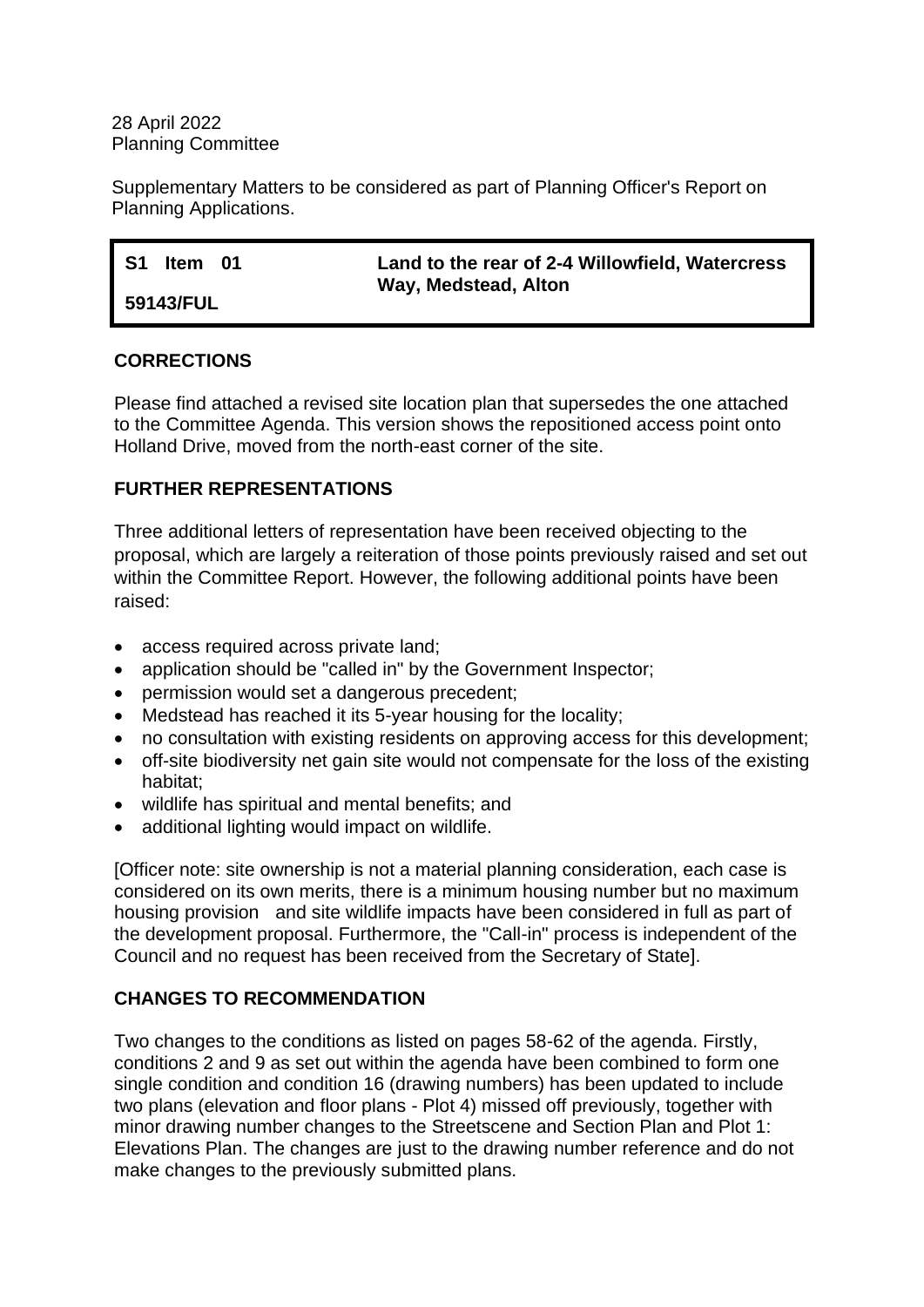The revised conditions are set out below.

#### Condition 2

Prior to the commencement of development, a Biodiversity Mitigation, Compensation and Enhancement Strategy shall be submitted to and approved in writing by the Local Planning Authority detailing works to:

Land south of 58 Holland Drive, Medstead and rear (east) of 21 and 22 Friars Oak, Medstead - Orchard Mitigation Area, as shown edge in blue on the supporting Site Location Plan within the submitted Ecology Statement (Tetra Tech, reference 784-B033717, dated 09/02/2022), together with the application site.

The Strategy shall be implemented be in accordance with the ecological mitigation and enhancement measures detailed in the letter report dated 9 February 2022 (Tetra Tech) and include: details of all ecological mitigation measures for habitats and protected species; and details of on-site and off-site habitat enhancements (methods, timings, ongoing management, roles and responsibilities). All enhancement measures shall be implemented as per the agreed Strategy and be retained in perpetuity in a condition and location suited to their intended function.

Reason - To deliver the required on and off-site ecological mitigation, compensation and enhancement measures and to protect biodiversity in accordance with the Wildlife & Countryside Act 1981, the NERC Act (2006), NPPF and with Policy CP21 of the East Hampshire District Local Plan: Joint Core Strategy. It is considered necessary for this to be a pre-commencement condition as such details need to be taken into account in the construction of the development and thus go to the heart of the planning permission.

Condition 16 (drawing numbers)

Application Form CIL Form 1 CIL Form 2 Arboricultural Impact and Method Statement (Mark Welby Arboricultural Consultant, Reference: MW.20.0407.AIA Rev. A, issued 15/07/2021) Tree Protection Plan (drawing number MW.20.0407.TPP.RevB) Design and Access Statement (Revision A) Planning Statement Preliminary Ecology Report Ecological Appraisal (The Ecology Co-op, Reference: P3892, dated 30/06/2021) Ecology Response (The Ecology Co-op, dated 15/10/2021) Ecology Statement (Tetra Tech, reference: 784-B033717, dated 09/02/2022) Site Survey (drawing number 442BL04) Tree Survey (drawing number MW.20.0407.TS) Planning Layout (drawing number P1733.301 Rev. C) Building Heights Layout (drawing number P1733.303 Rev. B) Materials Layout (drawing number P1733.302 Rev. B) Enclosures Layout (drawing number P1733.307 Rev. B)